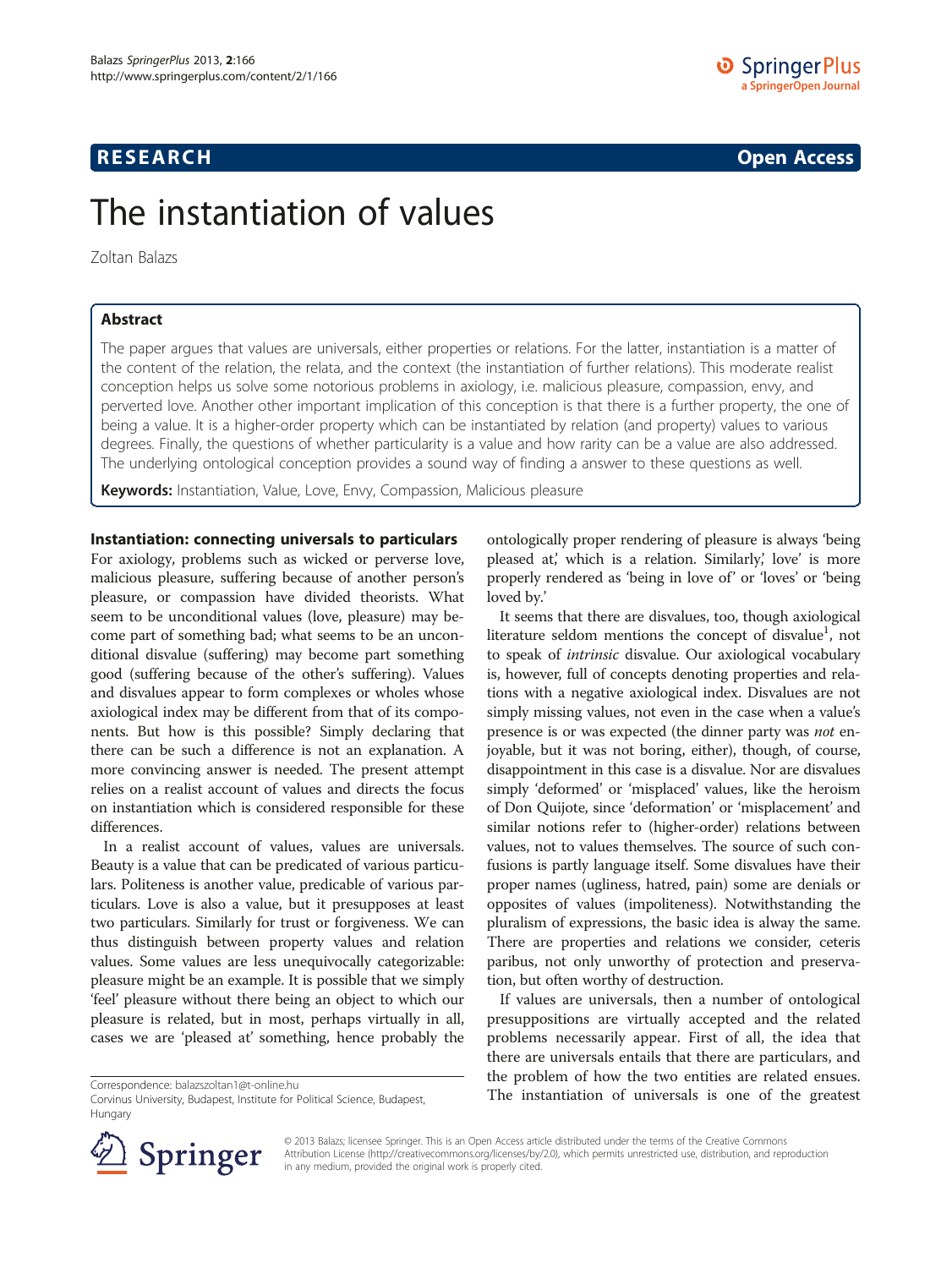problems of realist ontology. In simple words, those who accept the distinction between particulars and universals, need to explain how the latter get instantiated by the former entities. Most realists today reject the Platonic view that ideas (universals) may exist separately from particulars. Their typical view is that only instantiated universals exist. All we can know about particulars are expressed by universals, particulars themselves (in a 'bare' state) are inaccessible. Still, they must be presupposed, otherwise the plurality of things would collapse into a single entity. But then it is a problem of how universals get instantiated by particulars.

By going further along this reasoning one may conclude that only particulars exist. This would be the nominalist position. But then it will be necessary to explain why certain particulars are similar in certain respects. Even if complete identity between such 'respects' is excluded, that is, the denial of universals is maintained, and only 'resemblance' is allowed for, the relation of 'resemblance' will be a new ontic entity, obviously not a particular. The problem of how 'resemblance' obtains or gets instantiated, reemerges.

Remaining within the realist framework, the problem of instantiation, i.e. how to explain the connection between, or connectedness of, particulars and universals, has been approached in various ways. The focus of these proposals has been largely the 'tie' or 'nexus' which does the job of connecting the two types of entities. Such proposals usually provoke the objection that, nilly-willy, another type of entity is presupposed which is neither a universal, nor a particular. Defenders of such proposals try to fend off this objection by diverting the ontological image of a 'thing' that exists out there in reality to a different kind of image, something that is real yet formal. Terms such as 'non-relational tie' or 'aspect' or 'sense' may be used<sup>2</sup>. These attempts will not be discussed here in detail, for such a discussion belongs in an ontological paper. The basic idea all these theorists share and defend might be captured by a very pedestrian example. If I am stopped on the threshold to the house, with one leg in, the other out, I may be said to be both *in* the house and out of it, though the two spaces are different, and I am the same person. It is both true that I cannot be at two different places at the same time, and that I am both in and out. What is needed to make sense of this state of affairs is not to abandon the idea of 'space' or 'place' and the unity of the person, but to introduce a further concept, such as that of the 'sense' or 'respect'. Hence, instantiation is a concept that works with and in its own terms, affecting the reality neither of particulars nor of universals, yet it is just meant to answer the question of how they are connected to each other. In this context, the instantiation of values as universals is merely an applied case of the instantiation of universals and there is no need to discuss it separately.

The problem of how some universals instantiate the supposedly higher-order universal of being a value, is insertable to such a conception, too. For instance, universals such as beauty or politeness are usually considered values, whereas redness or being a cube are not. But there also are many universals that look ambiguous. Think of originality, novelty, awesomeness, prestige, provocativeness, or curiosity. They are surely values to some extent, or in some sense, but not as unambiguously or thoroughly as beauty or love. If such graduality is possible among value universals, then the implication is that being a value is a higher-order property of various universals that is instantiated to various degrees by various universals. Beauty is a value-property all the way through, it may called a pure value universal. Novelty is a value property, or probably a value relation, which is not a pure value universal, since only in virtue of the novelty of something we do not usually attach great value to it, but it does confer some value to most things. Such universals seem to instantiate the universal of being a value to a lesser extent. They are not only values, so it appears. Nevertheless, the instantiation of being a value by another universal is to be explained in terms of instantiation<sup>3</sup>.

#### How do universals obtain?

Instantiation is, therefore, an ontological operation or event. But in order to be able to answer the original question, that is, how to account for axiological differences in various value complexes, the notion of instantiation must be extended. The next question is 'what makes property A obtain?' Alternatively, 'in virtue of what is property A instantiated?' A particular face may be beautiful or ugly, a gesture polite or impolite, a relationship that of love or hatred, and a person may be filled with pleasure or suffering. What we want to know is not merely in how the connection between a face and beauty is established. We want to know in virtue of what the face is beautiful. Of course, there are natural causes of a state of affair 'that a face is beautiful, 'or' that Romeo loves Juliet.' Sciences and arts are there just to discover and explain these causes. Our interest is ontological: given the world of universals and particulars, and on the presumption that their connectedness is explained in terms of instantiation, we still want to know how a particular connection comes about. The problem of instantiation is not solved by examining the tie between universals and particulars, it can be extended to looking for an explanation of how, in virtue of what, such ties or connections there can be.

This question and problem is, again, not restricted to values but here only the instantiation, the coming about of values, will be discussed. If the results are sound, then they may be generalized to non-value universals, too. But before the discussion of concrete examples begins,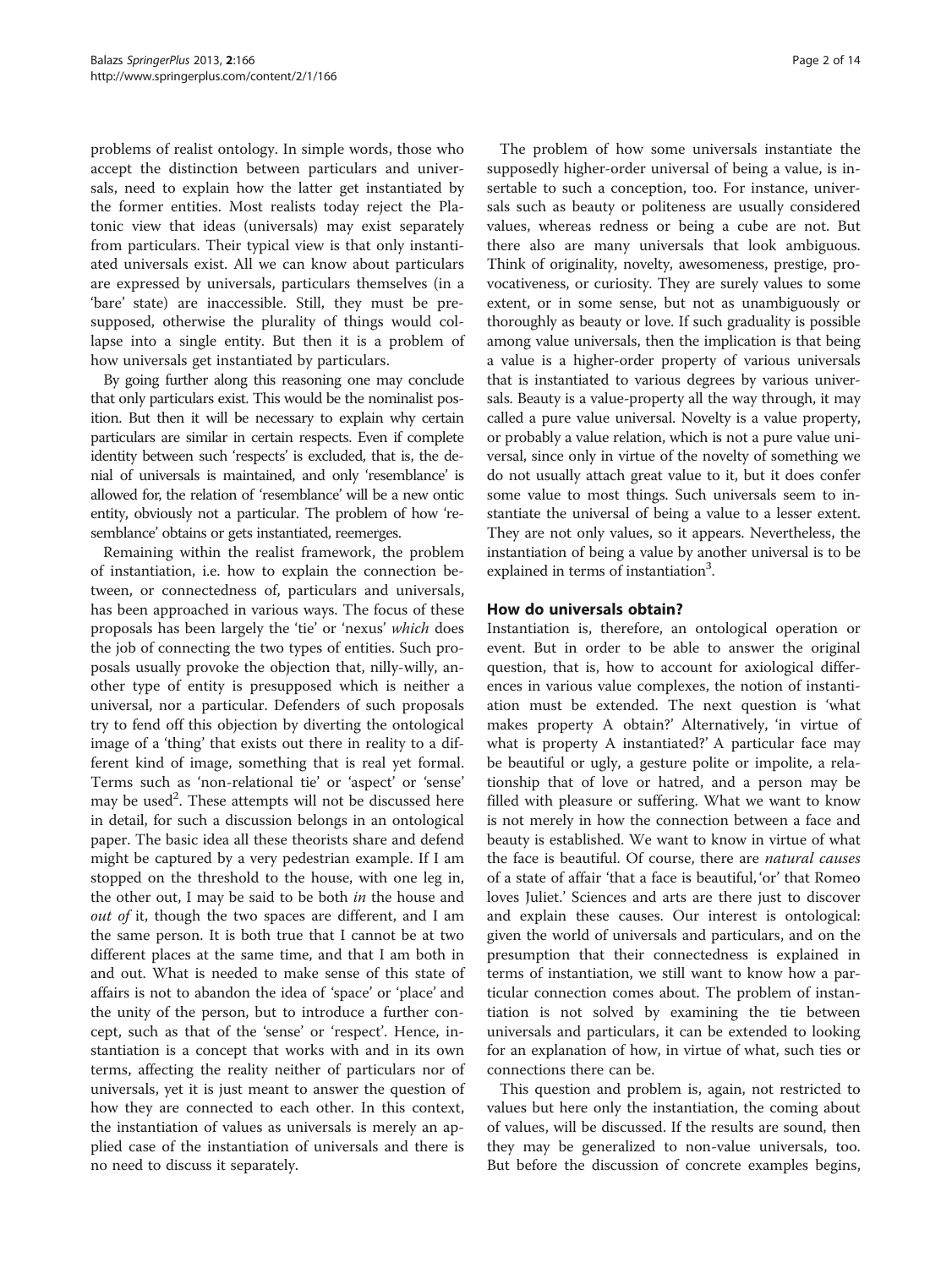let me briefly refer to a related topic. This is the problem of value-bearing. The usual question asked is 'what things/entities bear value?' On the conception of instantiation outlined so far, another question to be asked is 'how do things/entities bear value?' Thereby the relation of 'bearing' or 'bears' is replaced by the relation of instantiation. This is a simple terminological operation. Given the prevalence of the first question, however, it is necessary to reflect on it briefly $^4$ .

Let us say a face is beautiful. Then it is a particular that bears the value of beauty. Alternatively, we may say that the face is beautiful yet it is the one millionth reproduction of a Raffaello Madonna, and conclude that 'it' is not (really) valuable. 'It' refers here to the copy, of whatever form, and entails that beauty is just one aspect of it that needs to be taken into account, yet 'its' value is not 'born' by beauty only. Other instances of value bearing may be even more complicated. Particulars are usually interpreted as persons or objects, but value judgements are often made of experiences and events. If I recall a pleasant experience, I may feel actual pleasure, and conclude that certain memories are pleasurable or pleasing (and others painful). An inauguration ceremony may be dignified and hence valuable. Those whose ontology is based on tropes and does not allow for particulars and universals as separate entities will assert that it is tropes that bear values. Wittgensteinians say that the world contains only facts or states of affairs, wherefore values are 'born' by facts or states of affairs. It is a value *that* the car is beautiful or *that* I love my child. On such an account, beauty and love are not themselves values but value-making qualities or features, like in the first example of the copy of the Raffaello painting.

It appears thus that the answer to the question of 'what bears value' depends on one's ontological preconception. In a sense this is indeed the case. If there are no particulars/universals, they cannot bear values. If the world is made of states of affairs, only states of affairs can bear value. But the issue is not so simple. The notion of 'value bearing' itself presupposes a distinction between two kinds of entities: those that have a special relation (that of bearing) to another type of entity, value(s). Thus, it appears that those who find the question 'what bears value?' meaningful already make an implicit distinction between 'value-bearers' and 'value(s)'. The brackets are important. For the next question is whether that which is born by 'value-bearers' is simply 'value' or it can be several 'values.' The literature on intrinsic value, ever since Moore introduced this term in his *Principia Ethica<sup>5</sup>*, has been inclined towards the interpretation of the problem of value bearing in terms of 'intrinsic value being born by' this or that. However, nothing compels us to follow Moore here. Not only intrinsic value, but any kind of value may belong to the set of entities that are related to another set of

entities by the relation of 'bearing.' What remains inevitable is the precommitment to the view that values or (intrinsic) value are entities different from those that bear them. But this is, of course, the realist view.

But if ontological realism is accepted, then the question of where value is to be found will be answered by saying: among universals. It is possible that we shall have to make a further distinction between values and intrinsic value, but the relation of 'value bearing' will first appear between particulars (whether they are persons, objects, or events) and universals, that is, concrete values. Even if the one millionth copy of the Raffaello Madonna is much less valuable than the original painting, beauty is still born by each copy and the original. It is just that further values are born by the original which make it more valuable. It is also possible that some special value arises out of the complex whole, or bundle of value properties, which the original possesses, but not the copies (more on this example later). On this Moore's intuition was probably right. But this is just when the other question, namely, 'how are values born?' or 'how do things bear value(s)?' becomes urgent and interesting.

In what follows I shall consider particular cases and make suggestions of how to any value bearer might be analysed and the instantiation of values be explained. There won't emerge a single winning way of explaining the instantiation of values, from which it follows that instantiation is an ontological phenomenon that may have various causes, some being active and others passive here but not there and vice versa.

#### Perverted love

Compare Hitler's love of Germany and Churchill's love of England. We surely want to make a sharp distinction between the two cases in terms of value. How can we make it?

One possibility is to take the two cases 'organic wholes' in the Moorean sense and simply assert that the first case does not represent 'intrinsic' value (or much less), whereas the second case does (or much more). But this is insufficient. An explanation is required, since the structure of both 'wholes' is identical ([hLg] and [cLe]) and the universal of Love which is a relation value, henceforth rendered as 'Loves', occurs in both wholes. There are three logical possibilities. First, that 'Loves' is not instantiated, after all. It is a mistake to think it is. Second, that the particulars involved instantiate further values and disvalues which account for the difference of the two cases. And third, that despite the apparent similarity, the 'structures' of the two cases are different. Let us examine each possibility.

First, suppose that the content of the relation 'Loves' is indeed the same in both cases. Both Hitler's love of Germany and Churchill's love of England involve the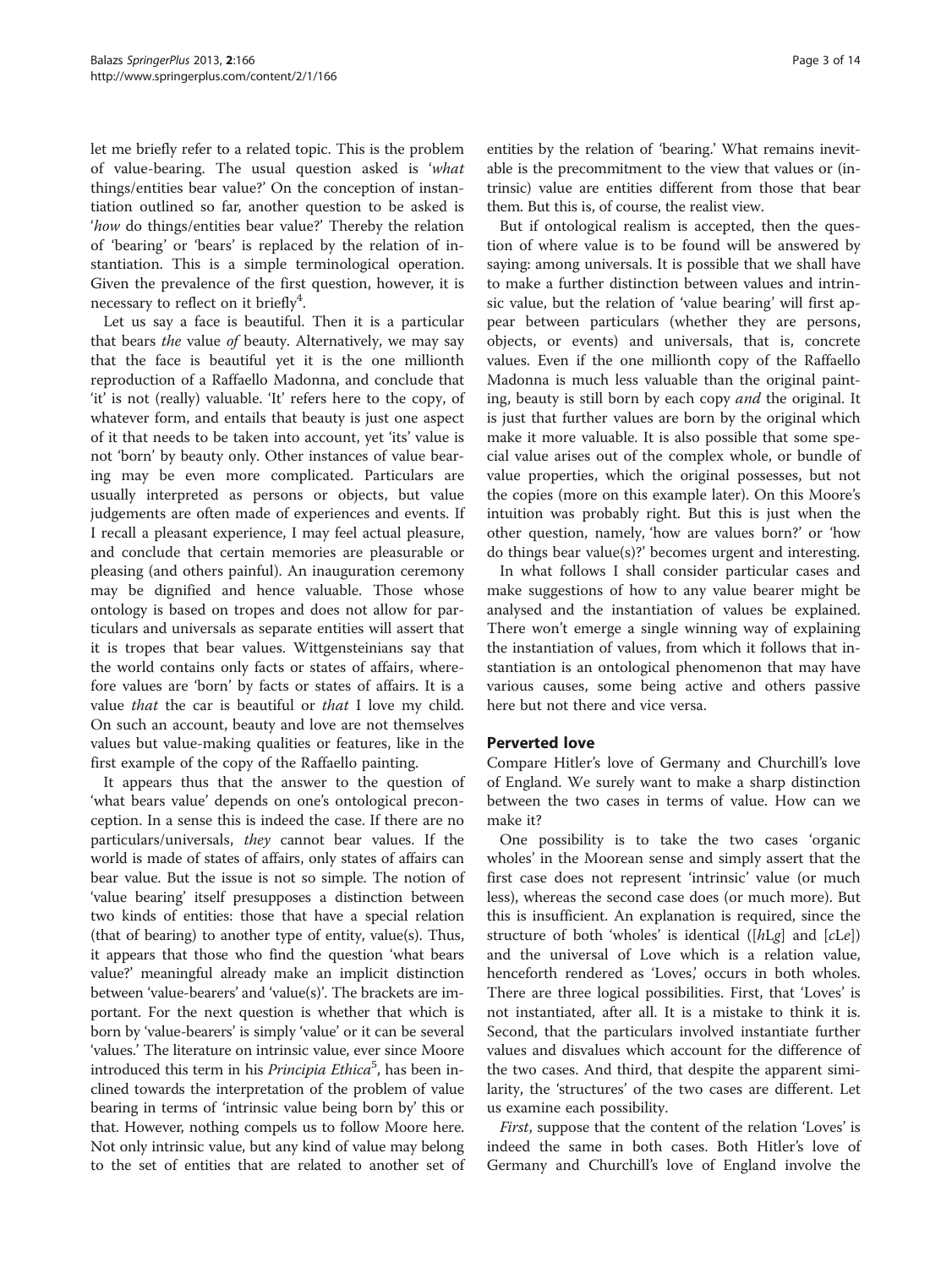required positive affective, intellectual, volitional, etc. aspects of the relation 'Loves' <sup>6</sup> and both persons and collectives involved are adequate subjects of love<sup>7</sup>. Thus, there is no ontological difference between them. Given the identity of the content of 'Loves' in both cases, it is possible that both Hitler's love for Germany and Churchill's love for England are true instances of 'Loves.' But we may speculate further and, especially given the complexity of 'Loves' as a relation value, find differences. For instance, since Hitler's love of Germany turned out to be compatible with his willingness to destroy it, we may conclude that he hated Germany at least as much as he loved it, and such an ambivalence is simply incompatible with love. This is another relation, which may lack a linguistic term, yet ontologically different from both love and hatred. Alternatively, we can imagine some secondorder relations intervening, such as corruption or deformation, as in the case of Don Quijote's misguided heroism. Of course, the instantiation of second-order relations raises further questions, but it is sufficient here to allow for the possibility that, for instance, the proposition 'Hatred Corrupts Love' is ontically grounded. The result is the same: 'Loves' is different in the two cases. It holds for [ $cLe$ ] but it does not hold for [ $hLg$ ]. Rather, the latter relation is [hCLg], that is, Hitler 'pervertedly loves' Germany, or [hHLg], that is, Hitler 'hates/loves' Germany.

Secondly, consider the what seems to be the most plausible option, namely, that it is the two persons who account for the difference between the two cases in terms of value. Unusual as it may sound, we must assume (1) that further values and disvalues being instantiated by Hitler and Churchill contribute to the value of the two wholes, in this example, crucially; and (2) that these values and disvalues are in some sense aggregable, yielding a judgement about the valuableness or worth of each person, by which we are able to account for the axiological difference between the two cases. Thus, even though both persons 'Love' their respective countries equally (it is also presupposed that there is not any difference in terms of the intensity or strength of the relation 'Loves' in either case, where 'intensity' might be another second-order relation), the value of 'Loves' contributes to the two persons' worth or valuableness only marginally. There are other values and disvalues which they instantiate and which may be greater and more significant than these. From this argument it follows that the axiological difference between 'Hitler loves Germany' and 'Churchill loves England' supervenes on values and disvalues only virtually present in the two propositions<sup>8</sup>. Thus, in the strict sense, we are not explaining the axiological difference in terms of 'Loves' but of other value universals, and of the valuableness or worth of the relata.

But it also seems possible to insist on the initial suggestion, namely, that the two cases can be explained in

terms of the relation value 'Loves,' but with the help of the concept of valuableness or worth. Suppose that the total sum of values and disvalues Hitler instantiates results in a negative worth of him. Notice that it does not follow that he hasn't got any value whatsoever, and a single value may be thought to be sufficient to justify some ethical protection (for instance, against torture as punishment). Still, it is theoretically and axiologically possible to conclude that he possesses negative worth. It may then be suggested that for 'Loves' to get instantiated a positive worth is a necessary precondition. It is impossible for certain persons to 'Love' anything, despite the emotional, intellectual, even moral, similarities of their affection toward, for instance, their children and the affection other, 'normal' people have to theirs. If this sounds absurd, think of the horrible case of the Goebbels who killed their children prior to their own suicide. It makes sense to ask the question: did they ever 'Love' their children? (Contrast this case with Salomon's test of the two women claiming a baby to be its mothers!) Thus, we may say that even though 'Loves' is a value, its being instantiated presupposes the instantiation of the second-order property of having positive worth of the relata.

To this suggestion it might be objected that it makes relation values *partly* supervene on other values, and thus *partly* second-order relations, which is inconsistent with the general conception of values as first-order universals. However, even if values are first-order universals, their instantiation may sometimes depend on other values' being instantiated. Think of the Platonic concept of justice (or morality, a kind of social and moral harmony) which presupposes the right ordering of other virtues, namely, modesty, courage, and wisdom. Thus, it is possible that the relation value of 'Loves' also presupposes other values being instantiated, in this case, positive worth. The result is, again, that Hitler's love of Germany turns out to be something else than love, since his axiological worth is negative. In general, the instantiation of relation values might be blocked if the relata, or at least one of them, have negative (or very low?) worth. For it is also possible that it is the other relatum that blocks the instantiation of the relation value: in E. T. A. Hoffman's tale, Der Sandmann, Nathanael falls in love with Olympia, who/which is a doll; is it a 'Love' affair? The puzzling case of Don Quijote is similar, his heroism is, on this account, not heroism at all.

Another objection is that the worth of the particular cannot influence the instantiation of a value (and possibly not only relation, but property values as well), since worth and valuableness themselves supervene on the values that are instantiated. Hitler's love for Germany as love cannot supervene on Hitler's worth, since his worth partly supervenes on his love for Germany. This is indeed a logical consequence of the reasoning but not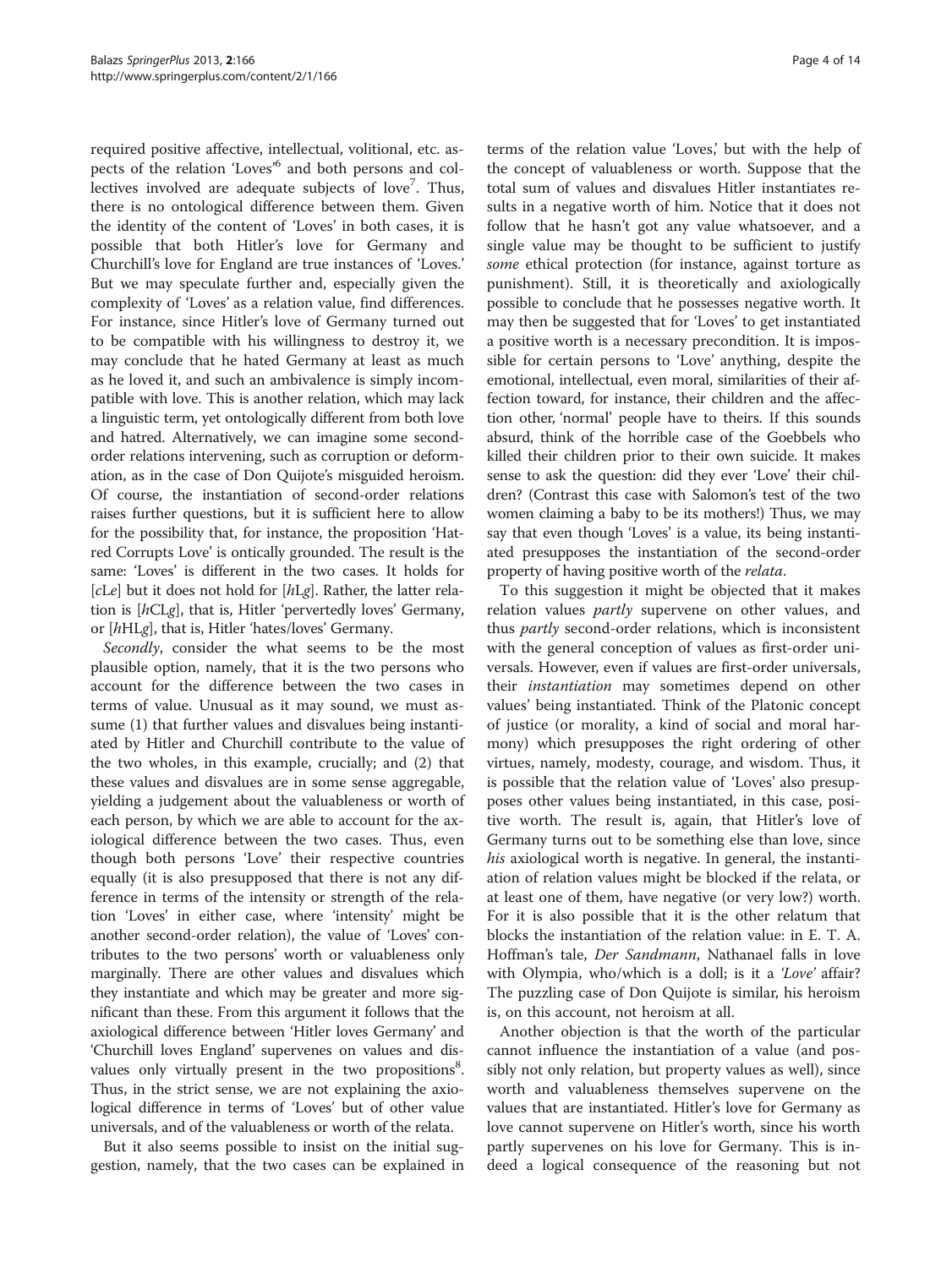necessarily an argument against its consistency. The structure of the problem is similar to the one of the relationship between our moral actions and moral characters. Character traits follow from our actions, and actions flow out of our character traits. Moral worth is a result of values we have, and whether or not specific values obtain is partly a matter of our moral worth $^9$ .

There are cases where not only one, but both relata have negative worth. Obviously, in such cases the instantiation of the relation value in question is doubleblocked. Thus, trust between burglars is, axiologically (and even perhaps psychologically), not trust – as a value – at all; the devil's being pleased at destruction is not a value. Of course, it requires a very accurate moral examination to conclude that a person has 'negative worth' (things, objects, ideas having negative worth are much easier to argue for), and one may doubt that such a conclusion can ever be justified. This is, however, a problem for ethical theory.

Thirdly, we may reinterpret the alternative suggestion that was made in the first point about hate and love being mutually exclusive relations. According to it, if both hate and love can be predicated of an empirical relationship, we have to deal with a relation that is neither love, nor hate, but something else. Our vocabulary (in fact, the vocabulary of a particular language) may or may not contain an independent word for this, and there is an ample room for further psychological and moral analysis of such phenomena<sup>10</sup>. Now the reinterpretation of this possibility takes a different route. It refers to the context of the relation.

Think, for instance, of the non-value relations of 'being left to' and 'being right to'. These are essentially context-dependent relations, that is, their instantiation is ontologically not only a matter of the two things being spatially related, but equally a matter of the point of view the relation is predicated from. That point of view implies another relation, and thus we have three relations, even though only one of them is (e.g. 'a is left to b') actually predicated. Relation values may be similar. They may supervene not only on the particulars they connect and on the content of the relation, but also on the presence or absence of other relation values which constitute the contexts for them. It is not easy to tell whether or not 'Loves' in our case is in fact instantiated, because it is very much a matter of other value (and disvalue) relations' being also instantiated. Even if Hitler 'Loves' Germany, his hatred of, and despise for, other peoples and nations provides a context for 'Loves' that blocks its instantiation. The argument is not that 'Loves' and 'Hates' both contribute to the worth of the individual, which influences the instantiation of both, since that would be falling back to the previous argument. Instead, it is supposed that certain relation values and disvalues

are especially sensitive to some other values and disvalues (mainly to their counterparts) that provide a special context for them. If it is true that ' $a$  is left to  $b'$ provided that I occupy a position  $c$ , it may not be true if I occupied a position  $d$  (which might be on the other side of the virtual line between  $a$  and  $b$ , or exactly on the line, or simply my turning my back to them). Of course, it is not as easy to determine whether 'Loves' or 'Hates' is in fact instantiated as to determine from a fixed point whether  $a$  is left to or right to  $b$ . 'Loves' and 'Hates' are themselves complex value relations, intertwined with values and disvalues by higher-order relations. It is merely a possible and reasonable assumption that 'Loves' and 'Hates' provide special contexts for one another that mutually play a constitutive role in their instantiation.

To sum up: Hitler's love for Germany (1a) may be a true instance of love, but of minor ethical importance; (1b) may be something else than love, as a result of its being combined with his hatred of Germany; (2) may not be instantiated at all, because his axiological worth is negative; (3) may not be instantiated at all, because his hatred (of other particulars) provided a context for love that blocks its instantiation. The general lesson is that the instantiation of values supervenes on the relation (its content), the relata, and the context.

#### Malicious pleasure

It will be instructive to see how these results can be applied to the case of malicious pleasure ('Schadenfreude') which has been a notorious problem of axiologists ever since Brentano. In a recent discussion of it which draws on Brentano's, Ross's and Chisholm's related views, Noah Lemos concludes that "we may say that the property of being pleased that someone is suffering is not an intrinsically good-making property (...) [but] it hardly follows that the property of *being pleased* is not  $(...)$ . These are, after all, distinct properties, since one can have the latter without having the former.  $(...)$  The fact that *someone is* pleased is different from the fact that someone is pleased that someone is suffering<sup>11</sup>."

Now it is hard to understand *how* it can be the case that being pleased is an intrinsically good-making property whereas being pleased that someone is suffering is not. *That* the two cases are different is clear, how their difference is to be accounted for, is unclear. Lemos holds the view that the bearers of intrinsic value are facts, not properties. But his own conclusion makes it clear that the difference between facts must rest on some differences between (good-making) properties, therefore we must seek an answer within the facts themselves. His mere asserting that the two properties are different, however, is insufficient.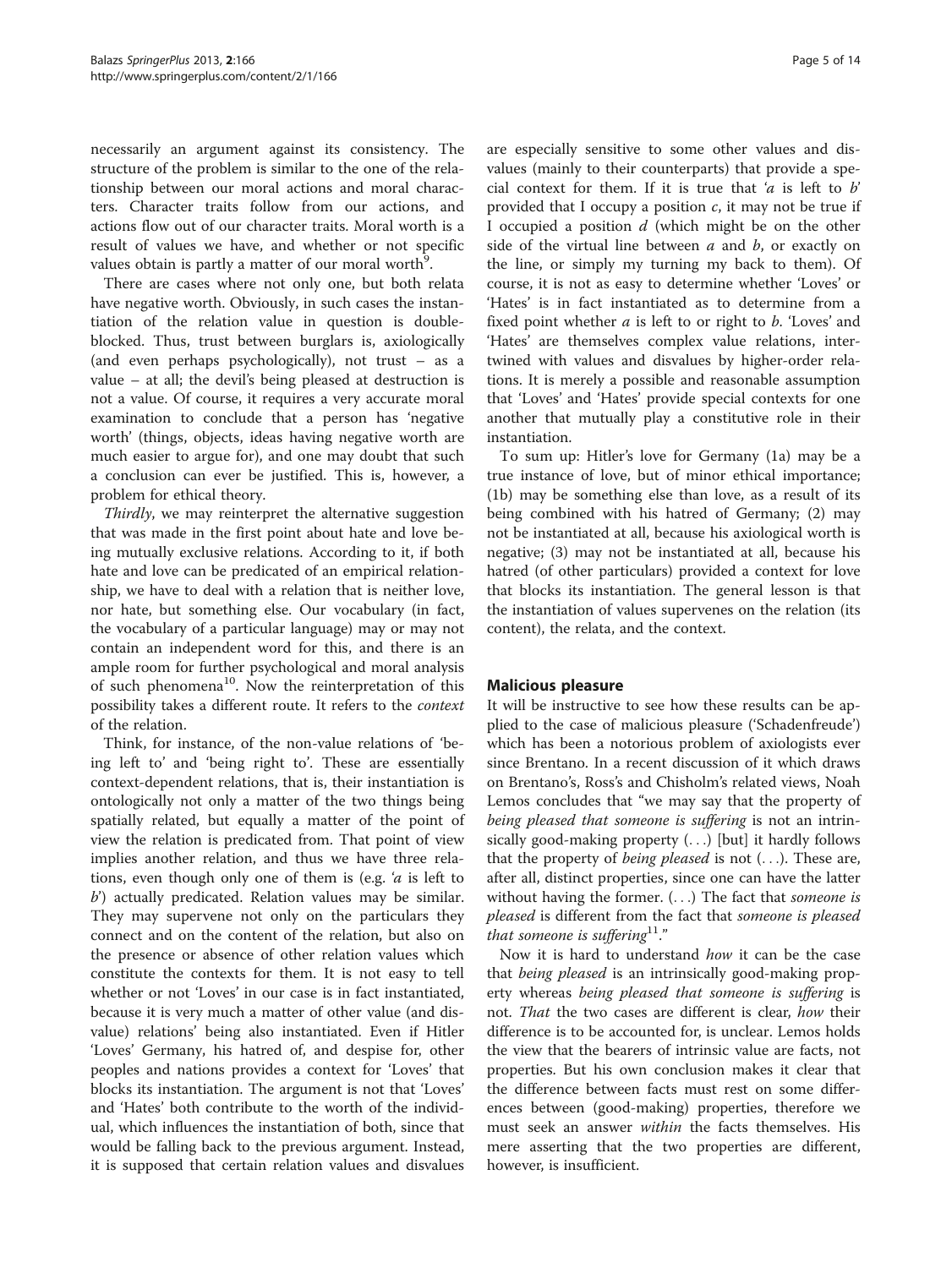To begin, it should be noted that neither 'being pleased,' nor 'being pleased that someone is suffering' are, strictly speaking, properties. Both are expressions of facts, thus, the problem of how to account for a difference between facts is, in the quotation above, simply transposed to the realm of universals. This is why the difference between the two putative properties remains puzzling. Let us, therefore, reformulate the two 'properties' as 'being Pleased at' and 'being Pleased at Suffering (of) (at/from)' (read, for instance,' Jim is pleased at Joe's suffering from headache.') Evidently, these are relational entities, or simply, relations. The first is a simple universal, the second, involving a reference to another relation ('Suffers at/ from'), appears to be a complex universal. For sake of grammatical simplicity, let us replace 'being Pleased at' with 'Enjoys $^{12}$ .'

Following the line of argument about the instantiation of the relation value 'Loves' it may first be assumed that the content of the relation value 'Enjoys' is the same in Schadenfreude as in other, morally acceptable, cases of enjoyment. Then it can be maintained that the enjoyment of suffering is a true case of enjoyment, and perhaps add that ethical theory must depart here from axiology<sup>13</sup>. But it seems possible to argue that enjoying suffering or pain is always a perverted or an impure kind of enjoyment, or perhaps a combination of sentiments and feelings that is fundamentally, ontologically different from enjoyment, a case of joy, even though there is no separate word for that<sup>14</sup>. Briefly, if we want to maintain the enjoying suffering is not a true case of enjoyment, thus, the value of 'Enjoys' is not instantiated, we may insist that another relation value (if it is a value at all) is instantiated.

Secondly, the instantiation of enjoyment as a value is not merely a matter of the content or the relation but also of the relata and the context. Thus, even if the relation 'Enjoys' is instantiated and it relates adequate relata<sup>15</sup>, there is the possibility, outlined above, that certain axiological properties instantiated by the relata influence the instantiation of the value of 'Enjoys.' Unlike the complexities of 'Loves,' the worth of the relatum that is being enjoyed is usually easier to determine. Pain and suffering are in most cases disvalues, even though they might have some value aspect as well (I might enjoy the [sight of? experience of? a] painful tiredness of my son, after a long bicycle tour). But enjoying disvalues is hardly a value. Thus, in the case of 'Enjoys the Suffering (of)  $(at/from)$ , the value relation of 'Enjoys' is not instantiated, after all.

It is here where the fact that in 'Enjoys the Suffering (of)  $(at/from)'$  we have to deal with two relations becomes relevant. For suppose that the suffering of a human being is well-deserved. Some scholastics opined that the sight of those suffering in the Hell is a source of

enjoyment for those in the Heaven. The idea behind the justification for such an enjoyment is that Hell is a result of divine justice and suffering in it is deserved. If one enjoys deserved suffering, one does not enjoy a disvalue, but something worthy (usually, but not always, due to moral reasons and disvalues)<sup>16</sup>. We may then interpret the case in point such that 'Enjoys the Suffering of a Wicked person' where 'wicked' may be replaced by 'having negative worth.' Of course, to arrive at an ethically right judgement of 'Enjoys,' one needs to look deeper in the individual case. It may also be argued that in 'deserved suffering 'desert' and 'suffering' must be delicately and minuciously balanced so that the pain or suffering wipes off, as it were, the transgression. This may happen automatically, for instance, when a child feels immediate pain after wounding his finger despite warnings, but often it needs external remedy. In such cases we usually have a number of further requirements which are, of course, not our concern here. It suffices to note here that unless punishment is proportionate to the misdeed, suffering becomes a disvalue and 'Enjoys' is not instantiated.

It is also arguable that what gets instantiated in such cases is not 'Enjoys' but 'is morally Satisfied at' or something like this; or perhaps 'Enjoys Justice' which, obviously, would dispel all reservations about enjoying some cases of suffering as being only apparent cases of 'Enjoys Suffering (of) (at/from).' The point remains, namely, that a change in the relatum (carrying out a morally evil action, or, repentance), which may partly be brought about by further relations' being instantiated (the wrongdoer may suffer from a disease wholly unrelated to his misdeeds) affects the instantiation of the relation. Such a change may block it.

Thirdly, since enjoyment and suffering (pleasure and pain) are related to one another in an opposite way, it is a reasonable assumption that they play negatively constitutive, blocking roles in one another's instantiation. But it is impossible to tell in principle where enjoyment ceases and something else (hatred, despise, cruelty) replaces it; or where 'pure' suffering ceases and something else (e.g. courage), replaces it. It is psychological suffering that is especially complicated. Think, for instance, of jokes told at another person's expense in his presence. His suffering might be undeniable, yet the enjoyment of his pain by others might not be entirely bad. Sometimes suffering of this kind is fundamentally, ontologically, tied up to certain values such as comradeship, equality, which surely are values worthy of enjoyment.

It is hardly necessary to consider in detail further cases of "mixed wholes" or "organic wholes" in which suffering or pain and pleasure or enjoyment participate. The analysis of such cases runs on the same track as in the case of malicious pleasure. Take some complicated cases, such as the following: Jim suffers at Joe's partly undeserved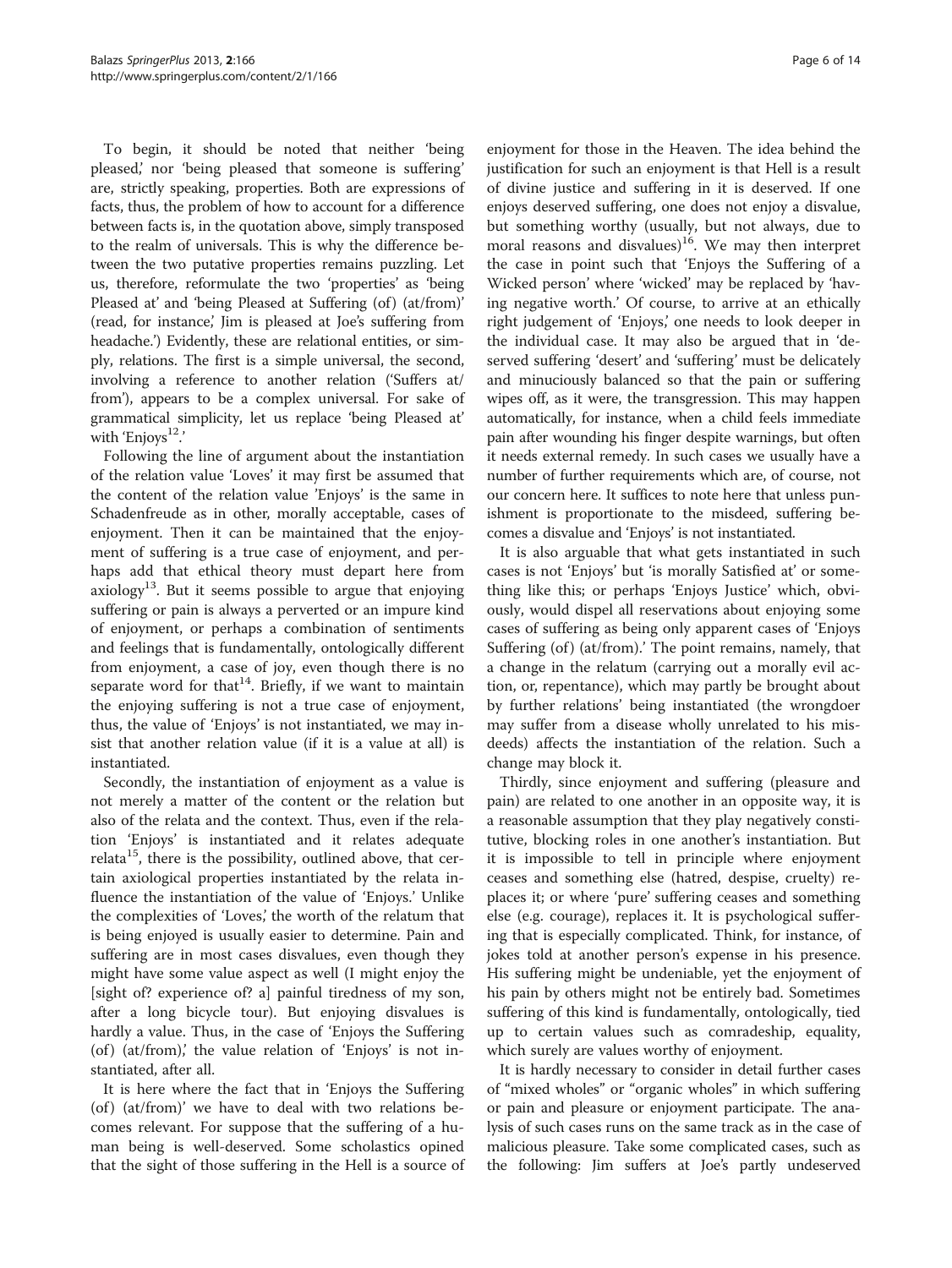enjoyment of a reward. Or an even more complicated case: Ann suffers at Barbara's suffering at Cindy's deserved pleasure. In simple words, Barbara is envious of Cindy and Ann feels 'compassion' for her. Such cases can be changed ad libitum: Cindy might suffer at Barbara's being envious of her and Ann may be compassionate with Cindy. Remaining with the last case, we have to do with three persons (particulars) and four relations. (i) 'Cindy (deservedly) Enjoys something, ' (ii) 'Barbara Suffers at Cindy's enjoyment, ' (iii) 'Cindy Suffers at Barbara's envy, ' (iv) 'Ann is Compassionate with Cindy('s suffering).' Subscribers to the Moorean conception of intrinsic value rooted in organic unities simply declare what normal moral intuitions tell us, namely, that certain propositions designate facts ('wholes') that have different values. If pressed, they might say that as newer and newer relations are added, the 'value' of the 'whole' changes. Thus, (i) is valuable, (ii) is not, (iii) is valuable (perhaps) and (iv) is also valuable. But in virtue of what these changes occur, remains obscure.

If values are universals, either properties or relations, then we have a conception by which the differences between (i) through (iv) can be explained. It is possible that a value is instantiated in one case but not in another. The ontological grounds for this can be different. As in the former example, it may be the content of the value, it may be the relata (in case of relation values) or the context that is responsible for the instantiation of the value or for the blocking of it.

#### Envy and compassion

Enjoyment of what is good and valuable is undoubtedly a value. Enjoying suffering can be interpreted in various ways, and the moral intuition, that in some cases it is fundamentally evil despite the presence of 'Enjoys' or something similar to it, can be axiologically justified. Now though the general lessons drawn from the analyses of love and malicious pleasure entail the explanations of further axiologically disturbing cases, such as suffering at another person's deserved enjoyment which is intuitively not a disvalue, despite the presence of suffering; and that of suffering at another person's undeserved suffering which is intuitively a value, despite the presence of suffering, it will be useful to outline these explanations.

In the case of being pained by another person's deserved enjoyment we are inclined to say that it is not only the pain or suffering in itself that is bad, it is made worse by a value (namely, the value of enjoyment on the part of the other person). If we find this analysis unacceptable or simply puzzling, we can turn to the usual reasoning, and say that (1a) this is real suffering, though to be morally condemned; (1b) this is not real suffering, despite the emotional, psychological, etc. similarities, but something ontologically different for which we have, in

this case, fortunately, a separate word, envy<sup>17</sup>; (2) this is not real pain or suffering because a disvalue presupposes the negative worth of the particular at which the pain or suffering is directed, which does not obtain here<sup>18</sup>; (3) as said above, enjoyment and suffering are counterparts, being specially related to one another, and the deserved enjoyment of the other person blocks the instantiation of suffering as a real disvalue.

Compassion (shared suffering, Mitleid) is generally considered morally praiseworthy. In practice, much caution is required, however. Hitler's anguish about losing the war does not justify compassion. But being compassionate with someone undeservedly suffering is a value. Again, on the face of it, compassion seems to be a value based on disvalue, or on two instances of the disvalue 'Suffers.' (1a) One may insist, therefore, that compassion is suffering, axiologically a disvalue, yet ethically right. (1b) Alternatively, compassion may be something different from suffering, pain, not with standing certain similar features<sup>19</sup>. (2) As enjoying a disvalue is no more a value but a disvalue, suffering because of a disvalue is a value. In the first case, enjoyment loses its value aspect, that is, it is no more a relation value. In the second case, suffering, which is overwhelmingly, but not entirely (see the example of tiredness), a disvalue, takes on a value aspect, and becomes a relation value. If the suffering of the other person is deserved, compassion may take on a disvalue aspect, and become a relation disvalue (sentimentalism, perhaps). Notice that in these cases we are talking not only about the instantiation of a value or a disvalue, but also of the universal 'being a value.' (3) Finally, it could be argued that compassion is strongly connected with love, even in the case of strangers $^{20}$ , and it is love that 'helps' compassion as a relation value obtain. Even if compassion were always related to love, and no case of being compassionate without love obtained, the two relations were still different, since love does not 'require' a disvalue (suffering) to get instantiated. Yet it is possible that love does'require' compassion to become more itself, and we have a chain of values in which the instantiation of a disvalue (suffering) plays a certain role which is, perhaps, not simply 'illumination' but a kind of constitution. The ethical consequences are, again, up for further discussions.

Compassion may be generalized, as it is a particular case of a value ostensibly ensuing from two disvalues. On a more general level we get that hating evil (being pained by pain, angered by cruelty, resenting injustice, etc.) is good, even though hate and evil are both disvalues. But such generalizations are not always done with sufficient care. It is arguable that the hatred of evil is different from the kind of hatred that is inherently bad. Psychologically, these attitudes are not easy to separate, and may often overlap, which has been a source of much fanaticism in history, but phenomenologically they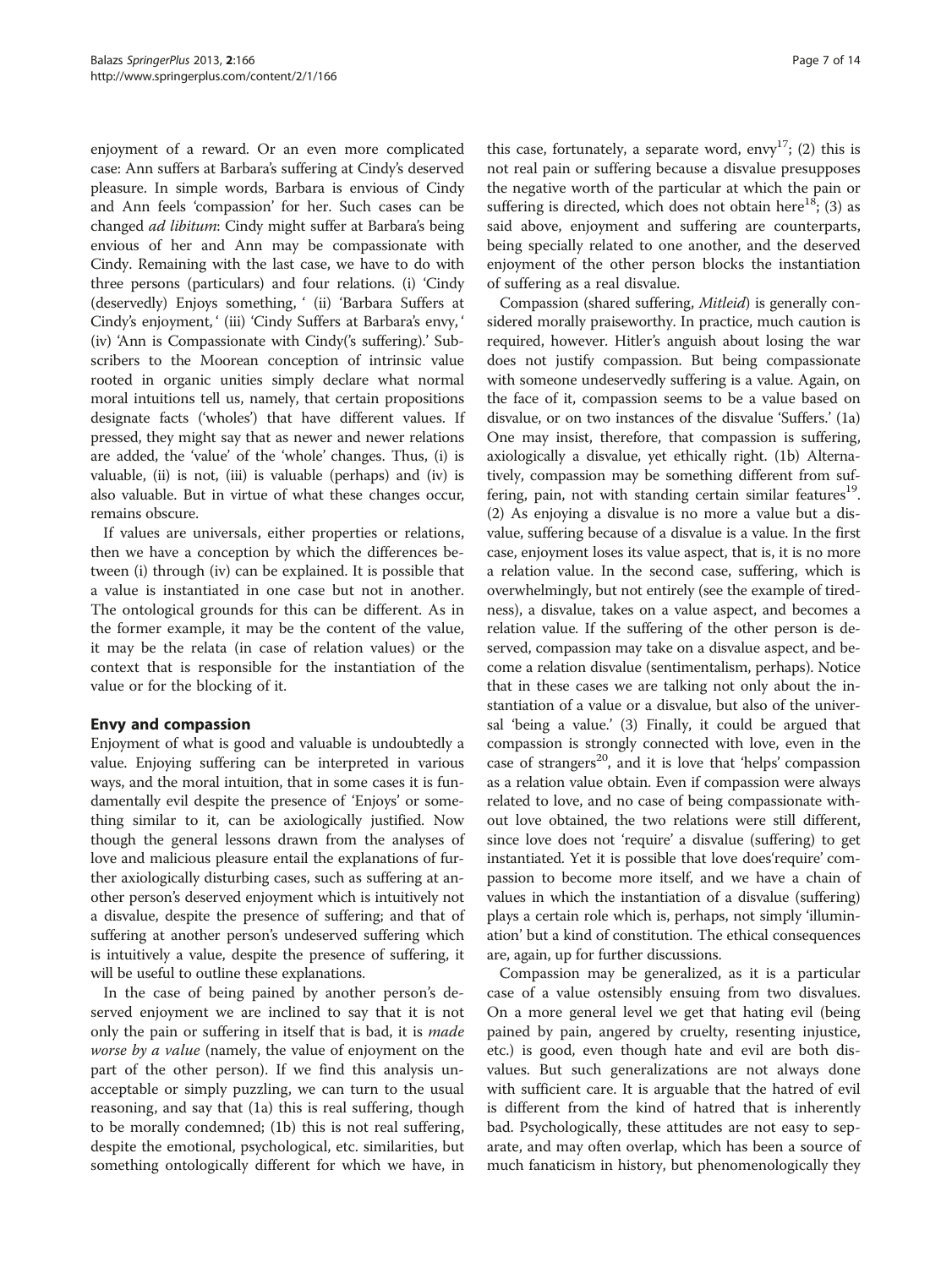are not identical. But we do not need to turn to phenomenology and moral psychology to explain the difference. Axiology has its own resources for that. If something exists that rightly deserves hatred, hatred as a disvalue is instantiated, but takes on a value aspect and becomes partly a relation value. The relatum plays a constitutive role not only in the instantiation of a disvalue, hatred, but also in the instantiation of a higher-order property of being a value. And it may be argued that hating evil as a value presupposes the love (and knowledge) of good, an evident value, and thus its instantiation is a matter of the obtaining of certain other axiological facts<sup>21</sup>.

#### The instantiation of being a value

The analyses of compassion and hating evil revealed that the instantiation of values is not only a matter of the relation, the relata, and the context, but also of the higherorder property of being a value. The property of being a value is a second-order property, instantiable by first-order properties and relations. As was suggested, there are properties and relations that may instantiate the property of being a value to various degrees or intensity. Moreover, certain properties and relations may instantiate both the property of being a value and of being a disvalue. Thus, it is possible to argue that whereas love is a pure value, enjoyment is perhaps not entirely such; pain and suffering are overwhelmingly disvalues, but may take on value aspects as well<sup>22</sup>. More ambiguous value properties and relations include 'originality, 'provocativeness' as well as 'competes with' or 'is excited by $23$ .' The ambiguity results from the ontological fact that the property of being a value/disvalue does not fully saturate, so to speak, the respective properties or relations.

Exploiting this ontological fact we may find an axiological answer to the disturbing question of what makes otherwise detestable, horrible things, such as the crematoria of Ausschwitz, worthy of preservation; or what makes the Cross worthy of replication and cherishing. Could we say that we preserve the barracks and other remains of Ausschwitz because they are valuable?

In a sense, nothing could be more worthy of destruction. But it is possible to try to make sense of objects of this kind possessing some kind of a value. For instance, we may argue that despite the disvalues such objects possess (usually relation disvalues, such as 'causing pain'), innocent blood, so to speak, consecrated the instruments of torture for good and they have become 'holy.' To clarify the axiological-ontological background of such a value would require a separate discussion. It is merely a suggestion that there is such a value as secular holiness that can arise from human suffering or from any major human achievement, and is instantiated by physical objects. Holiness is one of the purest values, and

is probably the integrative value of all religious (religiously relevant) values, working in quite the same way: a special divine presence is it that consecrates a certain thing, place, or time (but also persons, events). If we do feel that there are instruments, places, buildings that 'demand' from us a very special attitude, not reducible to other, perhaps similar, attitudes<sup>24</sup>, we may perhaps sense a presence of a special value, that of secular holiness<sup>25</sup>.

But there is another, perhaps more commonsense, argument for not destroying the instruments of utter destruction. This is that those instruments (in the broad sense) remind of people of horrible sins committed against innocent people and mankind in general. And this is important and good. But 'Reminds' is a relation that can hardly be called a unequivocal or pure value. In many cases we use things to remind us of other people we want to continue hating. Or want to take revenge. In fact, nothing precludes that certain people take inspiration from the sight of Ausschwitz to carry out similar crimes, or, to be more modest, that they get disillusioned by the moral prospects of mankind and become cynics; or that they simply begin to despise the victims for not having resorted to violent resistance against the horrors, and so on. The possible effects of 'reminds of something disvaluable/worthless' are by no means unequivocally or necessarily positive. Whether or not they are positive depends usually on the character, and, axiologically, the worth of those affected. If the relation in question participates in the property of value at all, the value, and through it, the property of being a value, is instantiated only if the affected particular (the person reminded) displays the expected positive reactions. The person's worth plays here a decisive role not only in the instantiation of a relation value, but also in instantiation of the property of value, too<sup>26</sup>.

#### Particularity and value

In many cases we feel that the uniqueness or irreplaceability of the particular that instantiates various values as well as the supervening property of being a value confers a special value to it. This is a challenge to the explanation given here for the instantiation of values, since if some value supervenes on a particular's being unique then not all values are universals. This would shake the grounds of the present conception which presupposes that all values are universals (and that there are higher order universals, including the one of being a value). Let us face this challenge.

The proposition that " $a$  has a unique/special value" can be interpreted in various ways. It may mean that  $a$ has at least one value which makes it prima facie worthy of a positive attitude. Evidently, this interpretation is not related to the problem of particularity. It is merely a semantic tool to emphasize the importance of the respective value that is instantiated.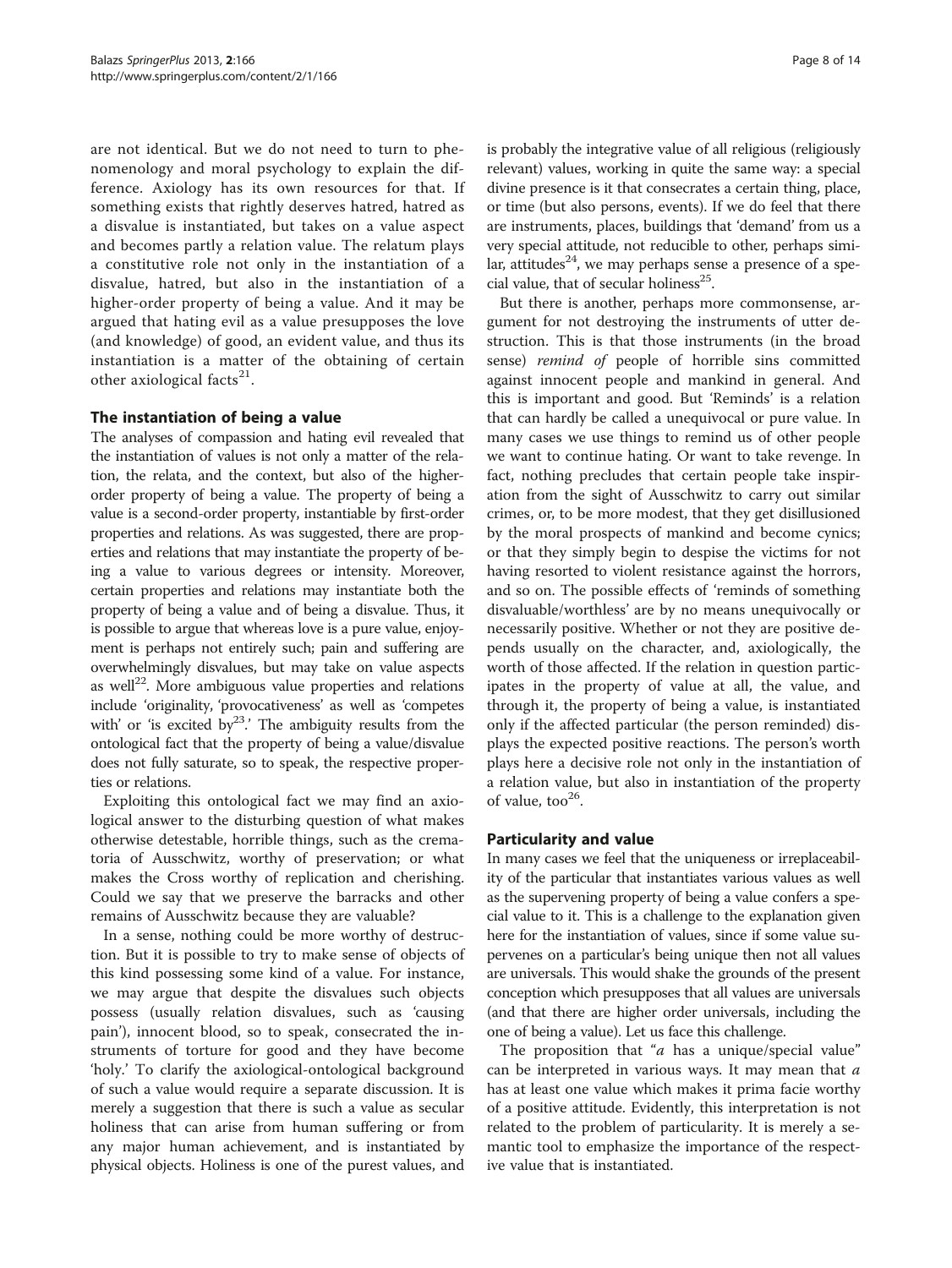The proposition may be interpreted in ontologically more meaningful ways. For instance, it may mean that a possesses a special combination of values, not possessed by any other particular. But this may be only an existential-practical proposition. As long as the actual or potential existence of another particular, displaying the same combination of values, cannot be excluded, the particular combination of the affected values is repeatable and uniqueness is, ontologically, gone. Suppose, however, that any such possibilities can be excluded. For instance, it is hard to imagine another Mona Lisa, painted by Leonardo as a replica of the one we know, to exist somewhere. Does the one in the Louvre, then, possess a special value, in addition to the aesthetic, intellectual, etc. ones it has? There are, it seems, two possible interpretations of such a particular's having something unique about it.

First, the special combination or 'bundle' of individual values, their interrelations, and the various intensities of their being values are still, in principle, repeatable universals. It is possible to make a copy of the Mona Lisa that is identical with the one painted by Leonardo, except that the new one is not painted by him. The aesthetic enjoyment one draws from contemplating the painting is not affected by the fact that it is the original or a replica. But even if we consider it (or any other complicated particular) practically impossible to copy, uniqueness still attaches to the values, to universals instantiated by the particular painting rather than to the painting as a particular. Perhaps we may speculate further and suggest that there is a higher-order universal (a relation) which may be called 'being combined uniquely' but it would be hard to see how the higherorder universal of being a value can be linked to other higher-order universals such as 'being combined uniquely.' Further, this suggestion does not dispel the doubts that the very same universals may be 'combined uniquely' repeatedly, and the value attached to particularity gets lost, after all. Thus, the supposed higher-order universal of 'being combined uniquely' appears to be rather vacuous $27$ .

There is, however, a second interpretation of uniqueness which makes an explicit reference to particulars. As it was hinted at above, we usually attribute a special significance to originality, to the fact that a particular artifact has a unique relation to its maker (another particular). The Mona Lisa is unrepeatable because its painter died long  $ago^{28}$ . Whereas the relation 'being painted by' is a universal, the relation 'being painted by Leonardo da Vinci' is not, as it essentially refers to a particular. Particulars are unique by definition, and if they enter a relation in an essential sense, they 'win over' universals $^{29}$ , and we no more have to do with the relation as a universal but with an instance of it. But if a relation is not a universal, it cannot be

a value, since values are universals. Can we, then, still insist that some value is responsible for the special, unique valuableness of the painting?

The answer is yes. For what may account for the special or unique value of the Mona Lisa is not necessarily Leonardo's putative personal-particular value, but his ability to create outstandingly valuable artifacts. This is an ability that may be human-specific, but general, a true universal, which can be called 'being able to create valuable things.' But it must be added that we also have an ability to create disvalues, and to destroy values. Human beings routinely create values and disvalues, or rather, value/disvalue instances as they make or cause value/disvalue properties and relations to be instantiated<sup>30</sup>. The ability to do so is, in contrast to natural causation, itself a value/disvalue. It is partly responsible for the dis/valuableness as well as the worth of a particular. It is a relational property, and strictly speaking, it must be considered a relation, and rendered as 'creates (dis)value' (*a* creates [dis]value *X*, where *a* is a particular and  $X$  is a universal). Thus, it is one of the values possessed by the Mona Lisa that it was painted by someone who had the ability to create such valuable particulars.

But is particularity not completely lost? After all, we attribute great significance to the fact that the Mona Lisa was painted by Leonardo and not by any able individual. That is indeed true but there are two further things to be taken into account. First, perhaps paradoxically, the special, original value of the Mona Lisa is a matter of Leonardo's having created other outstanding artifacts as well. His ability, or rather performance, of having created things that are unique in the sense analysed above (first interpretation) is affected by those things themselves, making his worth greater than the worth of an inferior artist (but presumably not greater than all other artists!). We may say with no more right that particularity is lost than that it has just been created.

And secondly, uniqueness in this sense should not be absolutized. Even if the Mona Lisa is unrepeatable, just because it was painted by a great artist who died long ago, it does not represent a value that cannot be compared to anything else $31$ . It is valuable partly because it was painted by Leonardo, but that is only part of its worth. We make comparions between 'unique' things routinely and express the result, among other ways, in our willingness to buy them at a given price, or to sacrifice other valuable things in their favor. There are many outstanding painters, for instance, whose works are in one sense incomparable (uniqueness), but in another sense quite comparable (and expressible in terms of prices).

Thus, the objection to the view that values are universals taken from the fact that we often cherish and value things because of their particularity, uniqueness, unrepeatability, hence not all values are universals, can be countered most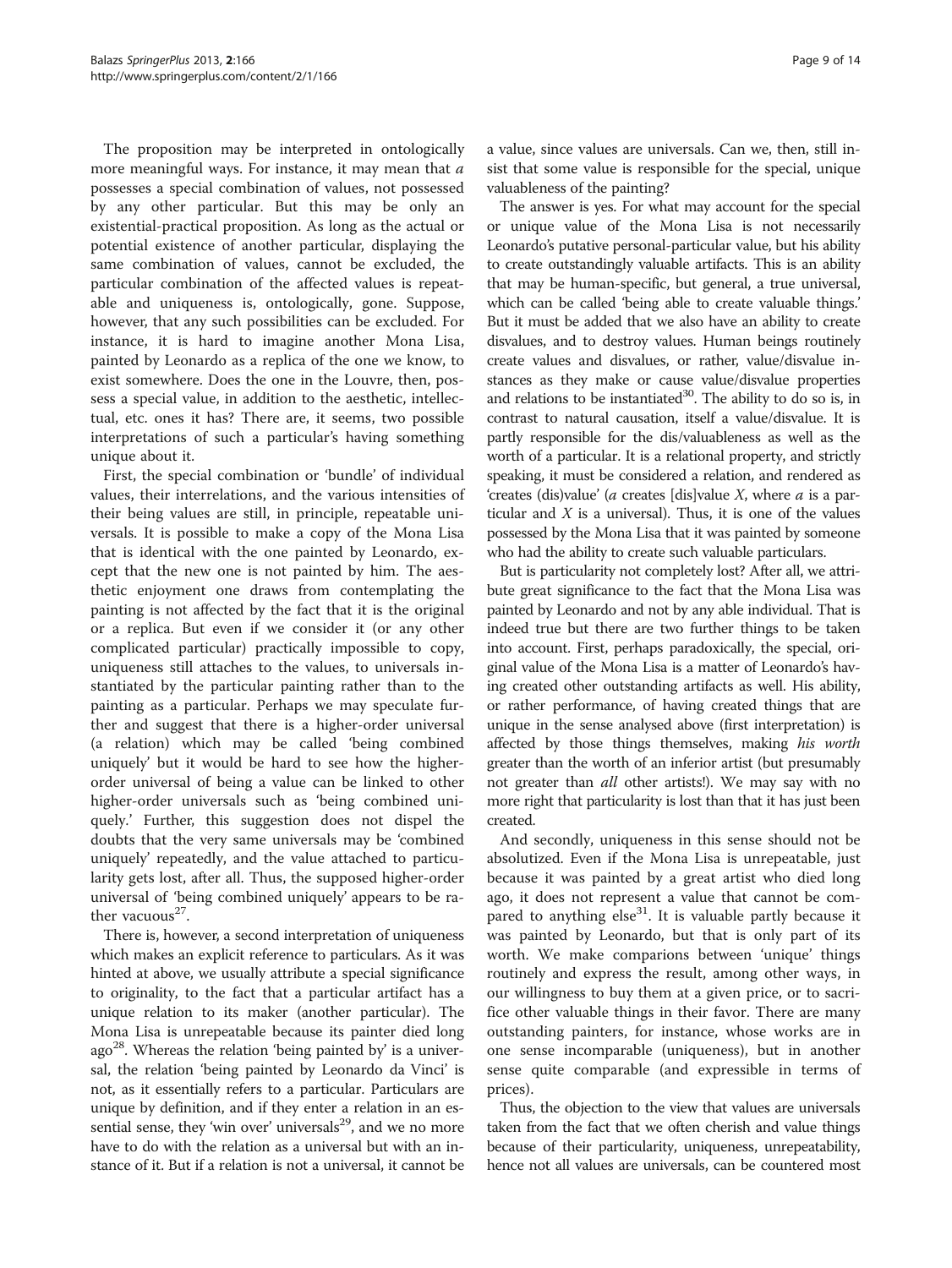effectively by realizing the value inherent in the human ability of creating value-instances. From this the worth of particular individuals (in this example, of a painter) can be deduced which then contributes to the instantiation of the supposed special or unique worth of certain particulars. This explanation is consistent with the conception of value instantiation outlined here.

#### Rarity

As a final objection, let us consider the supposed value of rarity. For it is obvious that there are objects considered to be valuable by many people exclusively on account of their rarity but not of any value they bear, nor of the worth of the particulars they belong to. Evidently, a rare stamp or a precious pearl cannot be connected axiologically to the value-creating ability of their makers. Whereas it might be impossible to duplicate a rare stamp because the particular state of affairs in which it was produced has already ceased to  $exist^{32}$ , no such problem arises for a pearl, except the time that is needed for it to be formed. Of course, many rare objects do bear certain values, but quite often these are merely of additional nature (the stamp may not be beautiful at all, though aesthetic qualities may increase its price).

But it is also pretty obvious that simple rarity is insufficient to explain the value of such things. At the extreme, any particular may be considered rare, or rather, unique, from which no value arises (see the previous section). And there are many unique objects in the universe that have no or only very little such value (e.g. any pebble or snowflake), or are positively disvaluable (perhaps the prototype of new lethal weapon, or a meteorite threatening the Earth). Taken 'rarity' less extremely, and allowing for groups of objects that are considered to be 'rare,' that is, not unique but 'small in number' (another relation), we see that rarity such understood is still in itself not a value<sup>33</sup>. It is, however, equally obvious that the unique or particular value of a rare stamp has to do something with its being rare, its being a stamp, and its being collected (sought for).

For a piece of paper to qualify as a stamp, it must satisfy a number of requirements, among which certain properties and, perhaps more essentially, relations figure. For instance, it must be 'issued by a sovereign authority' (which is an internal relation). And it must 'be (have been) capable of being used in normal mailing.' But these qualities of stamps do not make them valuable. Since rarity in itself is not a value, we should look for other candidates.

Stamps collectors usually have a very special attitude towards stamps, which is similar to, but also different from, the attitude collectors of other curious objects have towards their respective objects. The roots of such attitudes can be rather different, but usually and originally linked to some values. In the case of stamps,

aesthetic values prefigure. In the case of relics, religious values come to mind. In the case of autograms, valuecreating abilities of artists lie in the background<sup>34</sup>. These values might become rather blurred, and, as was said above, in particular cases they really are only of additional nature. The age when relics of saints were passionately, often violently, collected, is over, though the number of relics has not significantly increased in the meantime. Autograms of pop stars that were in great demand long ago are valueless today.

These values vanishing, other value-grounds are necessary to explain the basic relation collectors have to their cherished objects, whatever they actually are. Since the relation 'collects' does not have any value-aspect in itself, and there is no other verb to make the required distinction, let us simply use an asterisk to denote the relation value 'Collects<sup>\*35</sup>.' This is similar to valuecreation, as it expresses a special human ability, no less deeply rooted in human nature than value-creation, but having a less intense or robust value-aspect<sup>36</sup>. Most probably, there is a special joy or enjoyment arising out of it. Even those who do not collect stamps may appreciate the enjoyment of stamp collectors. Thus, although the objects (particulars) human beings like to collect\* may have some connections to values, this in itself is not sufficient to instantiate a new value on which the total worth of a rare, collected\* object supervenes. But we have the testimony of times that human beings simply like to collect\* various things and this is the universal relation having a certain value-aspect the instantiation of which explains the axiological fact that certain objects seem to be valuable in virtue of their rarity. Since it is also a well-known fact that whether stamps or certain photos or telephone cards are being collected\* depends not only their sheer rarity, but also on whether or not they are in fashion, therefore 'being in fashion' (which is another relation, or combination of relations) decisively influences the context in which the relation of collects\* obtains and hence contributes to the instantiation of the value relation of 'Collects\*37.'

It seems, then, that to explain the value customarily attributed to rarity we can draw on another universal, the relation value of Collects\* even though in most cases of collected\* objects certain other value universals also play a role. In contrast to the relation of 'Creates valueinstances' the relation of 'Collects\*' instantiates the property of being a value to a lesser extent, and in its instantiation the worth of the relata is of lesser importance, compared to the importance of the context (how many people, how ardently seeking the rare objects).

#### Conclusion

Axiologists have had hard time in explaining Moorean wholes which can have different value indexes than their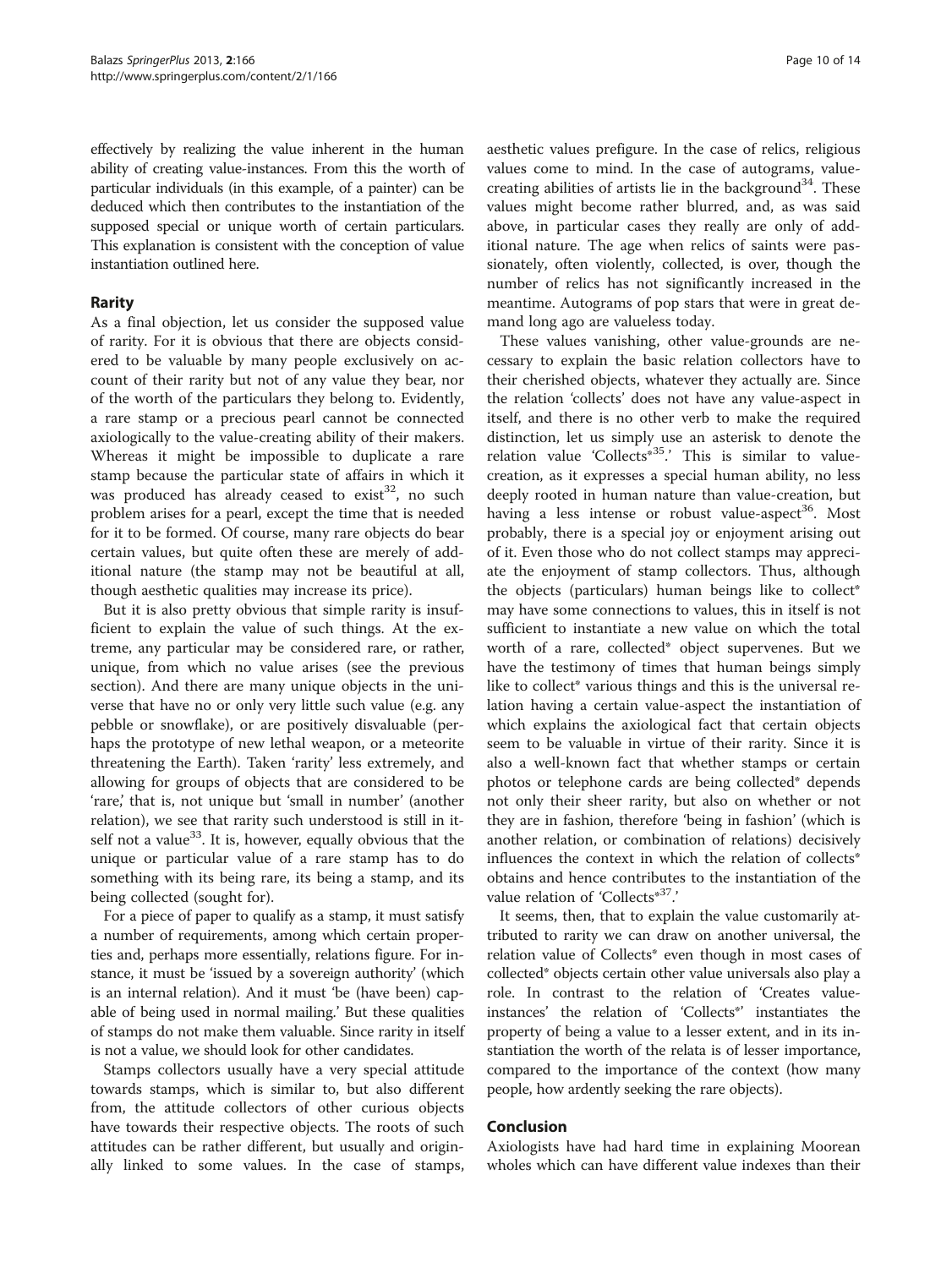components. In this paper I proposed to use a realist ontological framework in which instantiation of universals is crucial to explaining how the world exists. It was claimed that in a realist conception values are universals, both properties and relations. Instantiation is an operation: how are universals linked to particulars? But the usual understanding of this problem is static. It is preoccupied with the 'link', its nature, its function, its belonging to this or that category of entities. It was suggested here that instantiation is also a dynamic problem. The question of "how are universals linked to particulars?" is to be understood also as "in virtue of what is a universal instantiated?" A number of value relations were then discussed and it was argued that a pluralistic conception is the best answer. The content of the relation, the relata, and the context (the instantiation of further relations) may all be responsible for the instantiation of the relation value. The other important result was that there is a further property, the one of being a value which is a higher-order property which can be instantiated by relation (and property) values to various degrees. This also plays a decisive role in the instantiation of individual values.

The main lesson of this approach for axiology is that if values are universals, which also implies value pluralism, then the problem of organic or complex wholes having a value which is not identical to the sum total of the values of its parts can be explained, rather than merely asserted. From this it also follows that if these conclusions are sound, and the explanatory gain real, then the axiological approach which starts out from a moderate realist ontology is also vindicated.

Finally, a few hints at the possible consequences of this approach to the theory of intrinsic value may be in order. It was argued earlier that the problem of 'value bearing' itself suggests a realist approach. However, the various proposals about 'what' bears value indicate that to most axiologists 'value bearing' is tantamount to 'intrinsic value bearing.' The notion of 'intrinsicality' is by no means crystal clear, F. Feldman distinguishes between eight different meanings<sup>38</sup>. What is clear, however, is that this notion is meant to connect axiology to ethics, in the Moorean tradition. The present account remains a step backwards as has been emphasized several times. It is not the ethical intuitions that need to be founded in axiology. Rather, it is the axiological intuitions or, to be more accurate, the axiological experiences, our encounters with values that have to be accounted for first. There are many different encounters that present us with the world of many distinct values. Since they are all values, we do need to account for this fact as well, hence the conclusion that there is such a property as being a value. In this context intrinsicality may have two meanings. First, in a trivial sense, all values qua universals are intrinsic (and disvalues are qua universals

also intrinsic). Of course, all relations and properties are intrinsic in this, rather vacuous, sense where intrinsicality looks very much like identity. Secondly, values qua values (that is, participating in the higher order universal of being value) are also intrinsic. Intrinsicality is here understood as a logico-existential requirement of any value to be a value: any value must participate in the property of being value in order to qualify as a value.

**Endnotes** <sup>1</sup> Sometimes we find a distinction made between intrinsic goodness and intrinsic badness, e.g. in Zimmerman ([2001](#page-13-0)) usually attached to states (of affairs) or facts, but value and goodness are probably distinct categories and the concept of intrinsic badness might not be identical

with intrinsic disvalue.<br> $\frac{2}{3}$  For suggestive attempts to explain instantiation see Mertz [\(1996\)](#page-13-0) and Baxter ([2001](#page-12-0)). Both authors use the

term 'aspect' but their explanations are different.<br><sup>3</sup> 'Being a spoon' is a property that hardly can be instantiated only partially or 'to some extent.' But 'being money' is a property that is instantiable to different degrees. Economists may disagree on what financial instruments are to be counted as 'money.' <sup>4</sup> For a view that values are born by physical things and

persons see Rabinowicz-Rønnow-Rasmussen [\(2001\)](#page-13-0); concrete things: Tännsjö [\(2005](#page-13-0)); concrete states of individuals: Chisholm [\(2005](#page-12-0)); experiences: Audi [\(2003\)](#page-12-0); states of af-fairs: Lemos ([1994\)](#page-13-0); facts: Zimmermann [\(2001](#page-13-0)).<br><sup>5</sup> Moore ([1988](#page-13-0)). His treatment of the topic is respon-

sible for this. His concern was to redirect ethical theory and he uses the term 'intrinsic value' to get to the notion of the 'good' as soon as possible. Thus, the very first occasion to employ the term 'intrinsic value' or  $-$  as he writes – 'intrinsic worth' is embedded in a longer discussion of the 'good' as 'the unique property of things' (9., 17). There is no room for a consideration of individ-

ual values in this context. <sup>6</sup> 'Love' is the content of the relation 'loves.' For grammatical simplicity, the content will be identified with the relation itself, unless the context requires stressing the

distinction.  $\frac{7}{7}$  I assume that love between persons (and possibly collective subjects) is substantially different from love that connects a person and an object or concept.  $\left( \mathbf{F} \right)$  [T] he proper, natural object of love is a person." Mulligan

([1998\)](#page-13-0), 173.<br> $8\text{ Note that the virtual presence of values is an epis-}$ temological, and not an ontological, statement. Values and disvalues influencing the worth or valuableness of the particulars must be actually instantiated, otherwise the differences between the two cases could not be accounted for. This is why M. Zimmerman's proposal, to explain the difference between right and wrong pleasure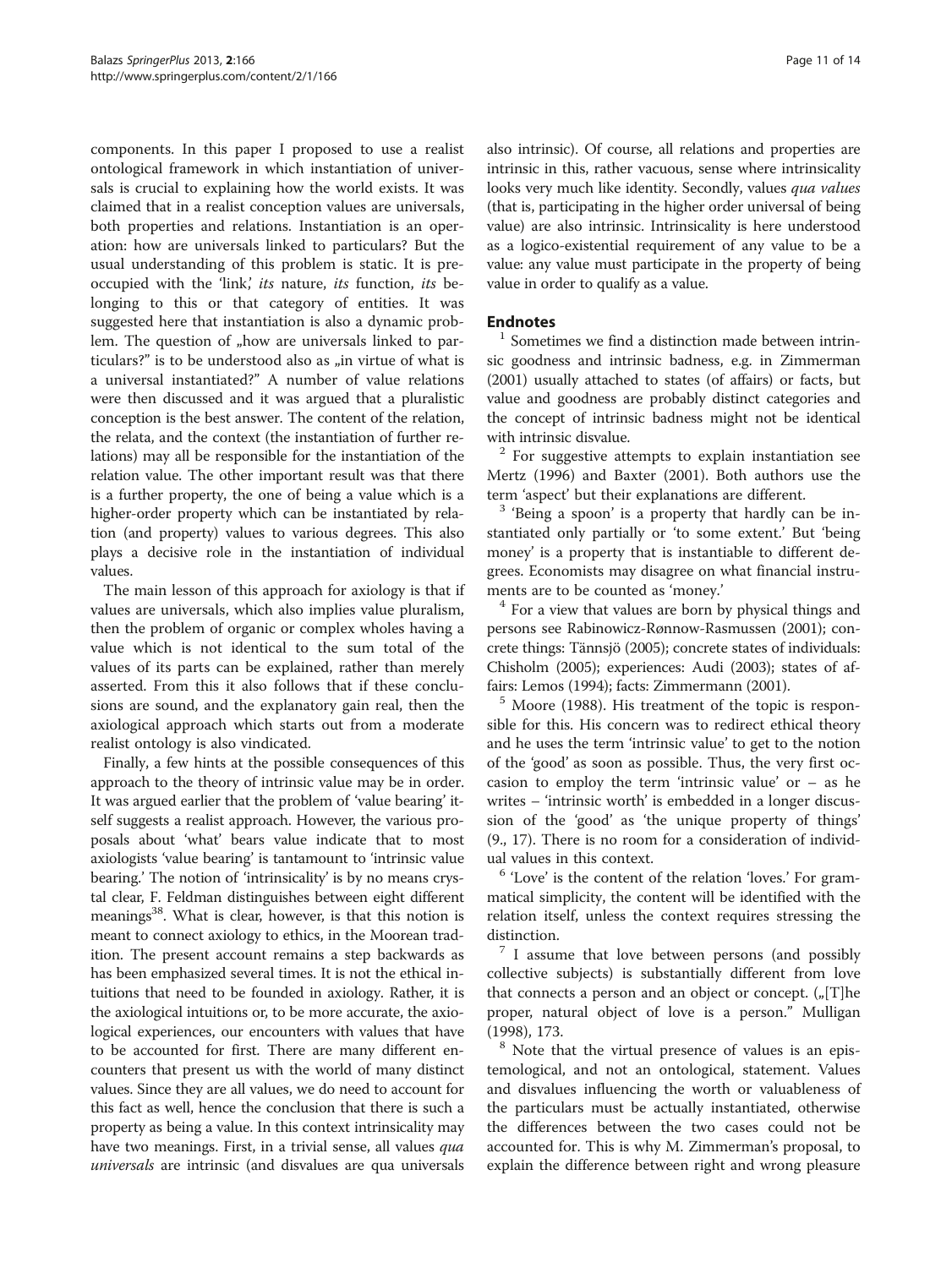(pleasure at the good and pleasure at the bad) in terms of virtual and actual value is unconvincing. His distinction is ontologically ungrounded, as it remains unexplained what makes actual value turn virtual and vice

versa. See Zimmerman ([1999](#page-13-0)).<br><sup>9</sup> Another example could be the mutual supervenience of being a human being and being conscious of being a

human being.<br><sup>10</sup> It seems possible to argue that, contrary to Aristotle's suggestion, recklessness is not an extreme form of courage, but, at least in certain cases, it is a curious amalgam of courage and cowardice. For recklessness is a more or less conscious disregard for the consequences of one's action, and this disregard may arise from a fear of having to face those consequences.<br><sup>11</sup> Lemos ([1994\)](#page-13-0), 46. Though not citing him, Irwin

Goldstein makes the same point: " being maliciously pleased has two components. The parts need not inherit the whole's properties. Malicious pleasure's moral offensiveness is a property of the whole – the cognitivepleasure compound. We are not entitled to infer from the whole's being bad and offensive that the pleasure component is also bad and offensive." Goldstein, ([2003](#page-12-0)), 28. This may be the case, indeed, but we still may wish to know why the whole is 'bad;' whether it is worse just because it contains a valuable component and if yes

why, and so on.<br> $12$  The reason is that 'Enjoys' is evidently a relation, whereas 'being Pleased at' is less evidently a relation. Indeed, it is difficult to imagine cases where one is pleased in general, and not at something concrete, or is not pleased by something concrete, and feels pleasure like feeling distressed or sleepy, but such cases may, on an exceptional basis, be possible. Pain is similar. We are pained by something, or feel pain at something, but are rarely in pain not related to a cause. However, such cases might be possible. Difficult cases, favored by existentialism, include being in

fear, being worried, etc., without any apparent reason.<br><sup>13</sup> This is the position Lemos endorses ([1994](#page-13-0), 40–46).<br><sup>14</sup> Olson [\(2004\)](#page-13-0) also refers to the "intentional relation" of the relatum – the individual – as being constitutive of value. Further, he argues that the phenomenological identity of two experiences (both being pleasures) do not compel one to the contention that they are evaluatively also identical (that is, values). This latter possibility is, in my view, not fully explored. It is possible that the right moral evaluation of an experience of malicious pleasure makes that experience phenomenologically (and perhaps also psychologically) different from an experience of morally right pleasure.<br><sup>15</sup> A computer cannot enjoy anything. A person can-

not enjoy her own consciouslessness or a future state of her that she is unaware of (such as, for instance, enjoying a birthday gift).

<sup>16</sup> On valuing retributive punishment, see also Harman

([2000\)](#page-13-0), Chapter 8.  $17$  Since envy is a disvalue which can be analysed psychologically in terms of pain and pleasure (feeling pain at someone's deserved pleasure) but it is not a combination of a value and a disvalue, we might conclude that, inversely, pleasure at another person's pain must be an ontologically independent disvalue, even though there is

no distinct word for it.<br> $18$  Olson [\(2004](#page-13-0)) talks about the "intentional relation" of the person feeling pain/pleasure at another person's pain which is similar to my reference to the constitutive role of the relata in the instantiation of values.<br><sup>19</sup> Like suffering under envy, suffering under compas-

sion is not direct physical pain. <sup>20</sup> No wonder that for many ethical theorists of the British moral philosophical tradition compassion, empathy or sympathy were even more fundamental phe-

nomena than love.<br><sup>21</sup> Thomas Hurka claims, following Moore, that " [i]f *x* is intrinsically evil, hating  $x$  for itself, though intrinsically good, is not as intrinsically good as  $x$  is intrinsically evil. Hurka ([1992](#page-13-0)). The principle is perhaps just another way of expressing the axiological truth that relation values inherently connected with disvalues are always dependent on the obtaining of other, non-disvalue-related, relation values. But if the principle aims at a more precise guiding of how to calculate valuableness and disvaluableness (and worth), a more rigorously elaborated calculus is needed to

assess the validity of the principle.<br><sup>22</sup> Matthew Pianalto challenges the view that pleasure is an intrinsic value. His argument is based on the distinction between intrinsic and instrumental value and is meant to show that pleasure is inherently instrumental to well-being, 'the' intrinsic good. But the argument may be adapted to the present conception as contending that pleasure is not identical with the higher-order property of being a value (in fact, no first-order property or relation can be identical with it), and pleasure may instantiate the property of being a disvalue, too. In any case, that pleasure is the highest or sole (intrinsic) value is a dubious claim. Pianalto [\(2009](#page-13-0)).  $23$  Another peculiar example is  $\mu$  being a parent" (and/

or "being a father/mother"). The interesting question is not whether parental (paternal, maternal) love is a value since love is a value, but whether being a father/mother, for instance, is a value not reducible to other values, including love, even if in practice parental love is, perhaps, inseparable from the consciousness, pride, and power of

parenthood.<br><sup>24</sup> Catholic and Orthodox theology has subtle distinctions between reverence, adoration, worship etc.<br><sup>25</sup> Lady Diana's dress is another object whose axio-

logical status has been extensively discussed in the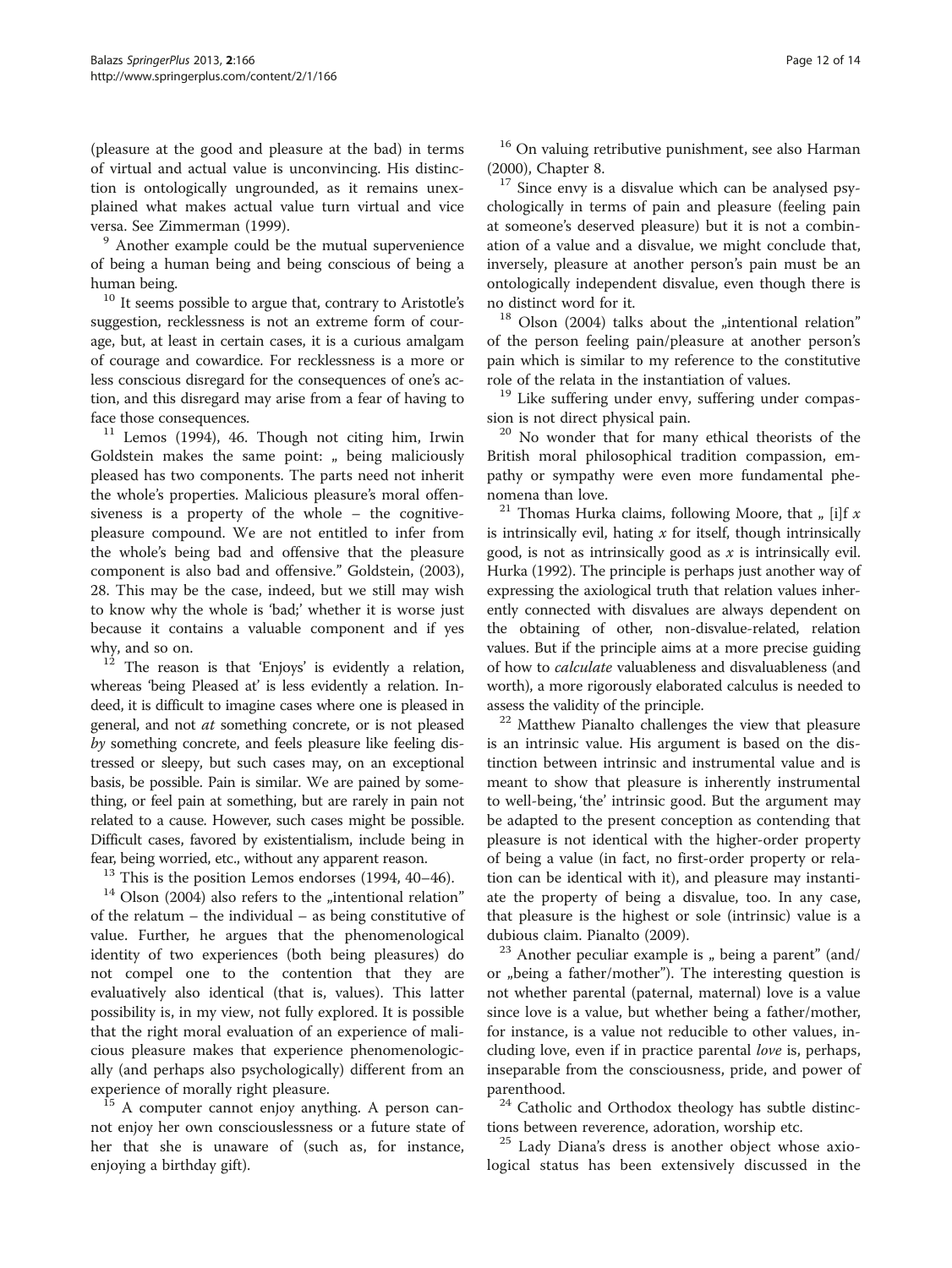<span id="page-12-0"></span>literature. To talk about its 'holiness,' in a however secular sense, sounds rather sacrilegious, but not necessarily to all modern ears. See Rabinowicz, Rønnow-Rasmussen ([1999\)](#page-13-0).<br><sup>26</sup> Axiology is, to repeat, not moral theory. Axiological

results must influence moral reasoning but do not replace it. How to determine the worth of a person is a

matter of moral theory.<br> $27$  A similar reasoning is possible for disvalues. It is sometimes suggested the there are cases of rank evil (persons like Stalin, events like the Holocaust) that are somehow " more unique" than similar cases and this special status is partly explained in terms of a unique combination (though in principle repeatable) of

disvalues.<br><sup>28</sup> Ch. Grau uses the same example, making the same point about the particular history that an original piece has to its author. (Grau, [2006](#page-13-0)). His own solution to the puzzle of irreplaceability being a value for its own sake, but not an intrinsic value (insofar as intrinsic value supervenes on the object's intrinsic properties which are naturally repeatable) is to subsume it under the category of "final values" in the Korsgaardian sense, though in a distinct way. That is, his thesis is that uniqueness or particularity is a kind of value. What remains unclear is why and how not everything that exists (the universe being made up of particulars) appears to have the same

value in virtue of its particularity.<br><sup>29</sup> Armstrong (1978).<br><sup>30</sup> Value creation is not to be understood as creating

universals but as making them obtain.<br><sup>31</sup> The comparability of values is a topic beyond the scope of this paper. The suggestion here is that even if particularity in itself were a value, it would still be only one distinct value, contributing to the valuableness or worth of the particular in question only partially, and not at all precluding evaluative comparisons with other

particulars. <sup>32</sup> Of course, the latter case is more doubtful, since technology allows for more and more chances to restore

a former technological state of affairs.<br><sup>33</sup> John O'Neill, who considers the problem of rarity with view of environmental ethics, writes that  $\sqrt{n}$ [r]arity appears to confer a special value to an object. This value is related to that of another irreducibly relational property of environmental significance, i.e., diversity" (124). This claim is related to another one, that the existence of values does not presuppose the existence of human beings (evaluators). The latter claim is consistent with the present approach but the former is not. Rarity seems to be constitutive of a relation value specific to human beings (see below) but not, in itself, a value. Environmental ethics is supportable on the grounds that some, but not all, values are objective in the sense that no conscious evaluators are necessary for them to exist. Further, diversity (variety) as a value is ambiguous. "It" might take up a value and a disvalue aspect as well, depending on the context. A single rubin stone on a dress might be more refined and elegant than a variety of precious stones. Variety might be related to opulence, con-

fusion, scare, even disgust. See O'Neill ([1992\)](#page-13-0).<br><sup>34</sup> There are even more dubious cases, such as fourleaf clovers which are, indeed, rare, and thought to be valuable by some people, but considered absolutely

worthless by most people.<br> $35$  Collecting\* is different from simply collecting insofar as the former relation has an aspect of enjoyment, pride, mastering, and especially treasuring, etc. that have clear value-connections. This is perhaps what Christine Korsgaard had in mind when considering  $_{n}$  [m]ink coats and handsome china and gorgeously enamelled frying pans" and saying that they "are all things that human beings might choose partly for their own sakes under the condition of their instrumentality: that is, given the role such things play in our lives" (Korsgaard [2005](#page-13-0), 89, emphasis added). Of course, her Kantian conception of value relates every value to humanity, which is questionable, but relation values, as was said earlier, might indeed turn out to be essentially linked up with the existence human beings (though enthusiasts about animals may disagree, saying that parental love, for instance, is a relation value instantiable in many species). Zimmerman makes a similar point: "ethical goodness is relative  $(...)$  to persons" (The Nature of Intrinsic

Value, 27).<br> $36$  That this might not be a value relation is a view that J. Swift appears to endorse. In Gulliver's Fourth Travel, Ch. 7., we find a description of the detestable yahoos' passion for collecting and hiding worthless stones.<br><sup>37</sup> The reasons of why certain things are in fashion are

famously difficult to explain. Historically, one of the most amusing example is the tulipomania in the 16th

century Holland.<br><sup>38</sup> Feldman (1998).

#### Competing interest

The authors declare that they have no competing interests.

Received: 19 October 2012 Accepted: 7 April 2013 Published: 16 April 2013

#### References

- Armstrong DM (1978) Nominalism and realism I Cambridge University Press, Cambridge
- Audi R (2003) Intrinsic Value and Reasons for Action. The Southern J of Philosophy XLI Supplement:30–56
- Baxter DLM (2001) Instantiation As partial identity. Australas J Philosophy 4:449–464 Chisholm RM (2005) Intrinsic value. In: Rønnow-Rasmussen T, Zimmerman MJ

(eds) Recent work on intrinsic value. Springer, Dordrecht, pp 1–10 Feldman F (1998) Hyperventilating about intrinsic value. J Ethics 2:339–354

Goldstein I (2003) Malicious pleasure evaluated: is pleasure an unconditional good?". Pac Philos Q 84:24–41